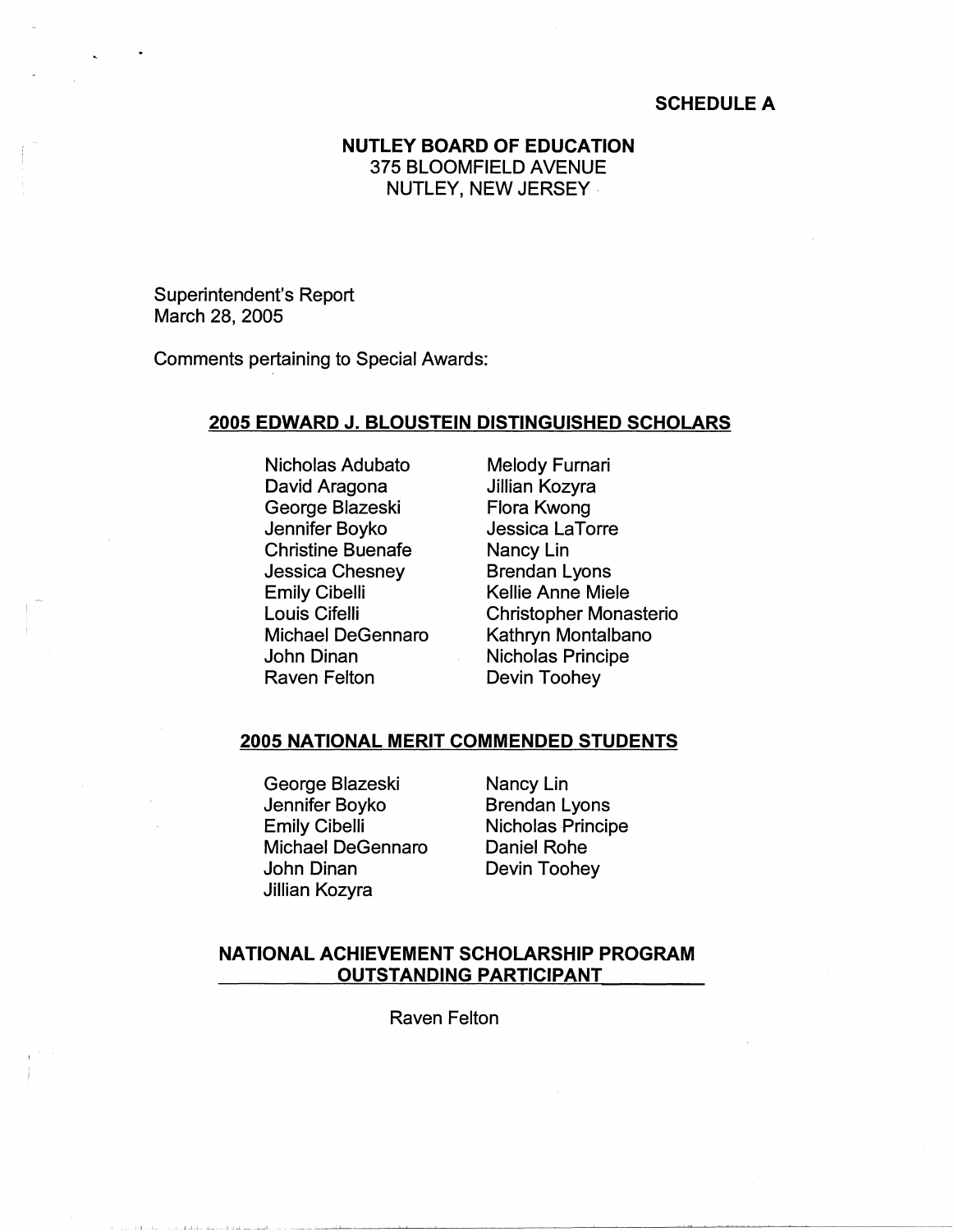Superintendent's Report March 28, 2005

## **Comments pertaining to Special Awards (contd.)**

#### **2005 AP SCHOLARS**

David Aragona Emily Cibelli John Dinan

Susan Hasselbrook Brittany Miezeiewski Nicholas Principe

#### **2005 AP SCHOLARS WITH HONOR**

George Blazeski Jennifer Boyko

#### **2005 AP SCHOLARS WITH DISTINCTION**

Jillian Kozyra Nancy Lin Brendan Lyons Kathryn Montalbano Devin Toohey

#### **MUSIC AWARDS**

- Diane Aragona -2004 All State Chorus (Soprano)
- Daniel Rohe -2004 All State Chorus (Base)

Melissa Coppola -2004 All State Band (Pianist) -2004 All State Wind Ensemble

#### **Comments pertaining to Fall Sports Special Awards:**

## **GIRLS SOCCER**

Samantha Sammaro

 $-1<sup>st</sup>$  Team 2004 All NNJIL All County

Gina Pollitt

 $-1$ <sup>st</sup> Team 2004 All NNJIL